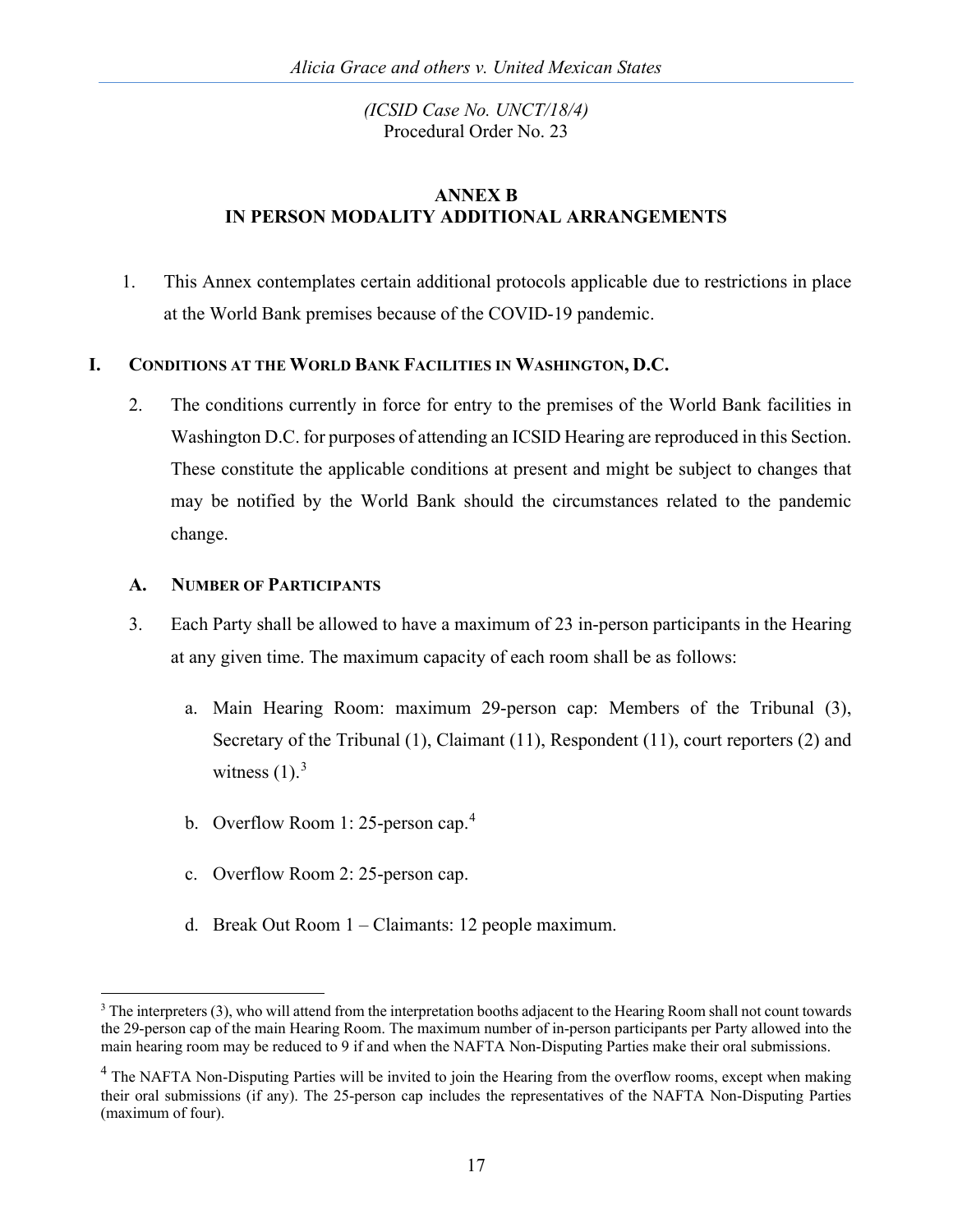- e. Break Out Room 2 Claimants: 11 people maximum.
- f. Break Out Room 3 Respondent: 12 people maximum.
- g. Break Out Room 4 Respondent: 11 people maximum.
- h. Break Out Room 5 Tribunal: 4 people maximum.
- 4. Fact witnesses shall not be present in the Overflow Room until after they have given their testimony and are released by the Tribunal and shall remain in the respective Party's Break-Out Room (which shall not be connected to the Hearing) until after they have given their testimony (after which they may be present in the Hearing Room or Overflow Room subject to the room's in-person limitations). [5](#page-1-0)
- 5. The Overflow Rooms will be set up by language. The Parties are invited to indicate, by **Friday 8 April 2022**, what languages they prefer for the Overflow Rooms (*for example,* Overflow Room 1 in Spanish and Overflow Room 2 in English, or Overflow Room 1 in Spanish and Overflow Room 2 in the Floor language).

### **B. ID DOCUMENTS**

6. In-person Participants must present a valid identity document with a photograph and attest to being fully vaccinated to enter the World Bank facilities. The Secretary of the Tribunal will provide further details to the Parties by email on how to attest vaccination status.

### **C. COVID-19 SANITARY REQUIREMENTS**

7. All individuals who will be attending the Hearing in person must be fully vaccinated<sup>[6](#page-1-1)</sup> against COVID-19 and provide a negative COVID-19 antigen or PCR test not older than 72 hours and carried out by authorized health professionals ahead of the first day they participate in the Hearing. Each Party is responsible for making sure that the members of its own legal

<span id="page-1-0"></span><sup>&</sup>lt;sup>5</sup> The Parties will ensure compliance with this provision.

<span id="page-1-1"></span><sup>&</sup>lt;sup>6</sup> A person is considered "fully vaccinated" two weeks after having received the required number of doses from any of the COVID-19 vaccines accepted internationally or nationally in any given country. This includes vaccines that have received national approval but may not yet have been approved by the WHO.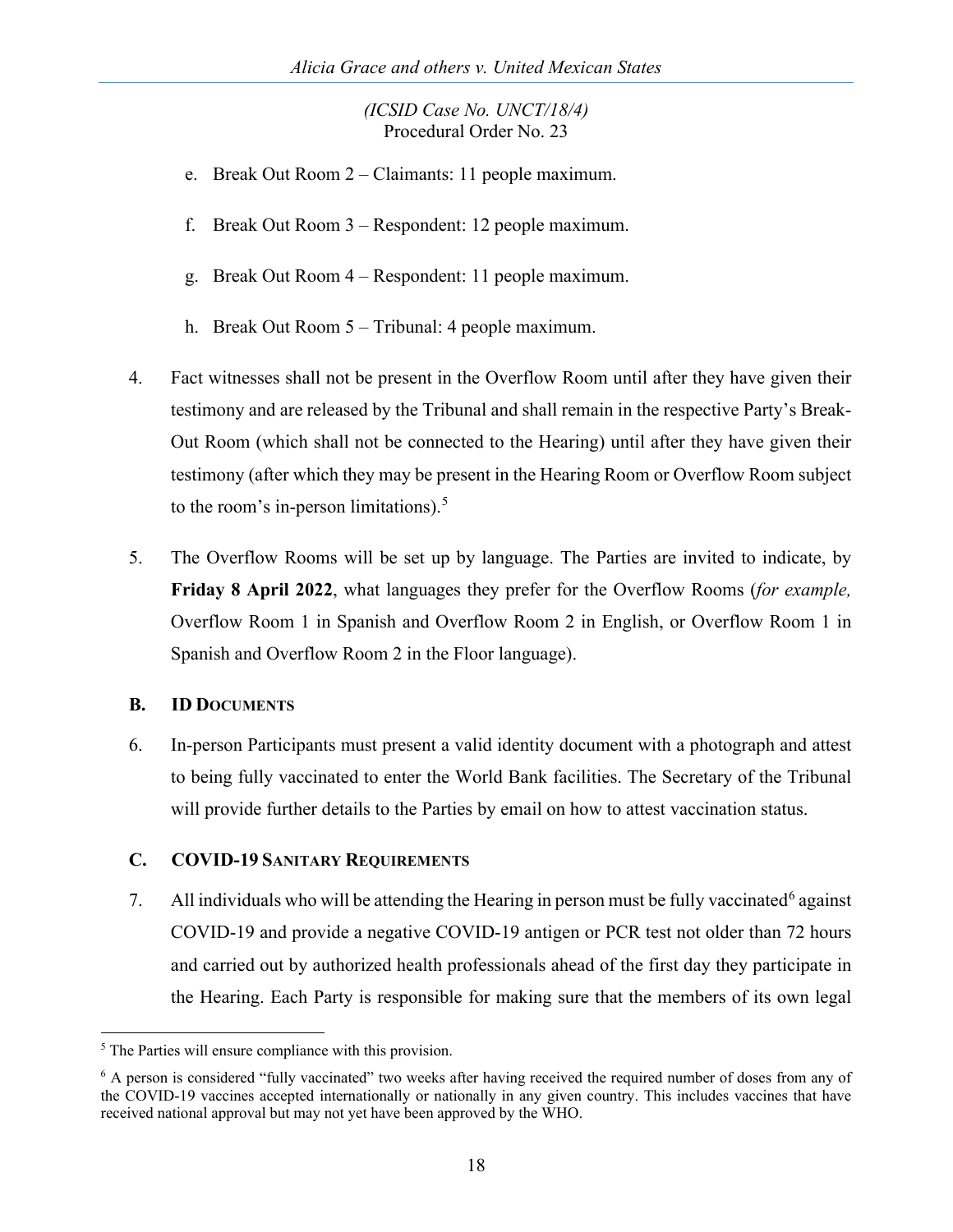team and its witnesses and experts comply with this requirement. Each Party shall designate one person to collect confirmation of negative test results and inform the Secretary prior to each attendee's participation in the Hearing and no later than by **23 April 2022, 6 pm EST**.

- 8. Each Participant attending in person will be required to wear a mask while inside the premises of the World Bank facilities, except while making an oral intervention at the Hearing or while eating.
- 9. Each Participant attending in person will have to abide by any other sanitary guidelines that might be communicated by the World Bank in Washington D.C., including additional COVID-19 testing. Additionally, World Bank visitors will be asked to sign an attestation form before entering the World Bank premises.
- 10. In advance of the Hearing, the Parties will be required to provide a copy (a scan) of their vaccination certificate or copy of proof of vaccination in another form.

## **D. ACCESS OF DOCUMENTS**

11. The number of document boxes that can enter the premises of the World Bank in Washington DC might be limited. ICSID will provide further guidance in this regard. Any materials are to be brought by the Parties directly on the day of the set up.

# **E. FOOD SERVICES**

12. Food services (lunch and break refreshments) will be provided in individually wrapped items, with lunches for the Parties to be served in the breakout rooms.

# **F. OTHER REQUIREMENTS**

13. The Parties and the Tribunal are aware that the above only concerns the requirements for entry into the premises of the World Bank facilities in Washington D.C. Each Hearing participant planning to attend in person bears the responsibility for making all necessary arrangements to ensure that they meet any other conditions necessary to attend in person. For example, Hearing participants planning to travel from abroad bear the responsibility of checking the conditions of entry into the USA to determine whether they will be able to